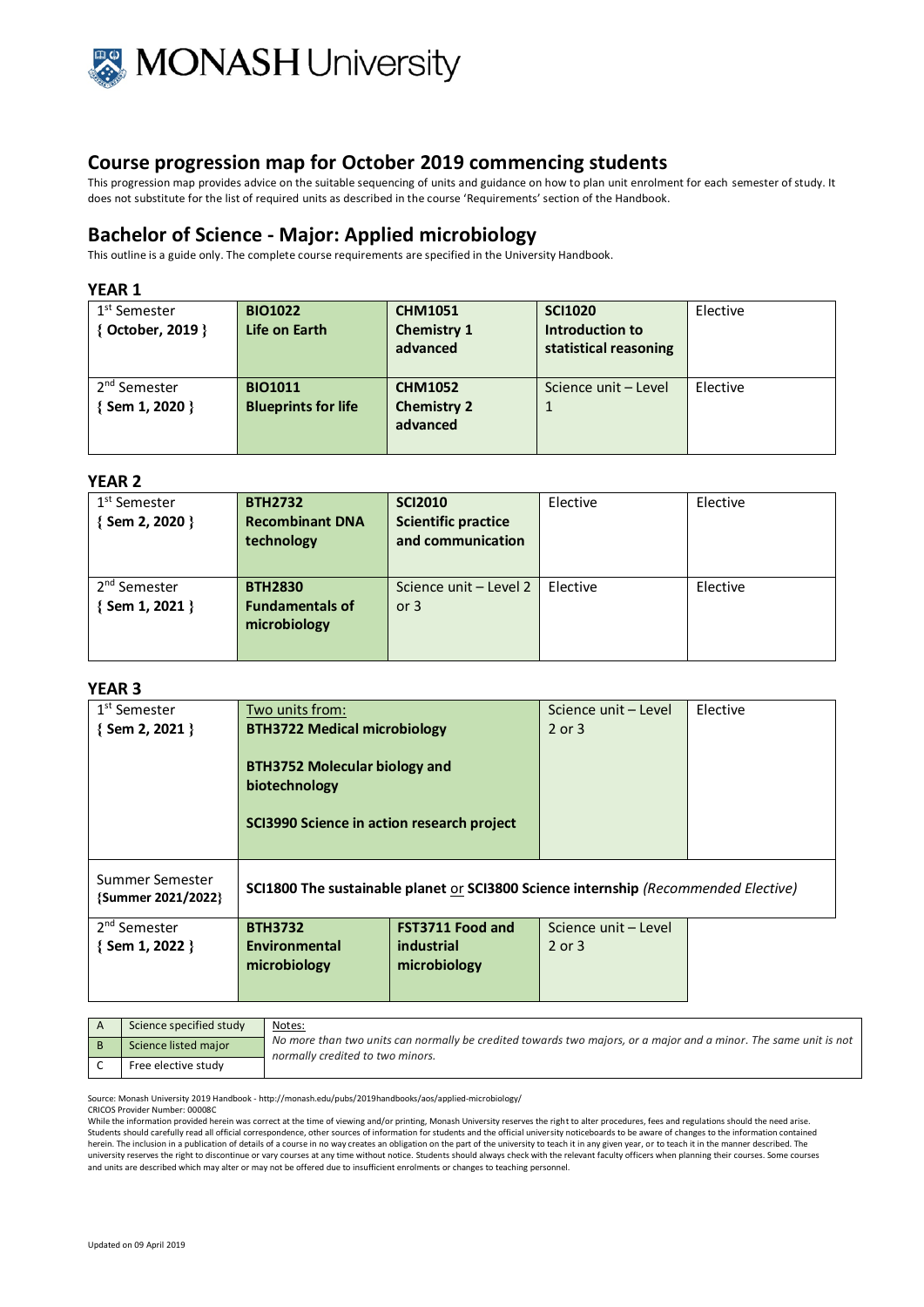

This progression map provides advice on the suitable sequencing of units and guidance on how to plan unit enrolment for each semester of study. It does not substitute for the list of required units as described in the course 'Requirements' section of the Handbook.

## **Bachelor of Science - Major: Biotechnology**

This outline is a guide only. The complete course requirements are specified in the University Handbook.

### **YEAR 1**

| 1 <sup>st</sup> Semester<br>{ October, 2019 } | <b>BIO1022</b><br>Life on Earth              | <b>CHM1051</b><br><b>Chemistry 1</b><br>advanced | <b>SCI1020</b><br>Introduction to<br>statistical reasoning | Elective |
|-----------------------------------------------|----------------------------------------------|--------------------------------------------------|------------------------------------------------------------|----------|
| 2 <sup>nd</sup> Semester<br>{ Sem 1, 2020 }   | <b>BIO1011</b><br><b>Blueprints for life</b> | <b>CHM1052</b><br><b>Chemistry 2</b><br>advanced | Science unit - Level                                       | Elective |

#### **YEAR 2**

| 1 <sup>st</sup> Semester | <b>BTH2732</b>         | <b>SCI2010</b>             | Elective | Elective |
|--------------------------|------------------------|----------------------------|----------|----------|
| $\{$ Sem 2, 2020 $\}$    | <b>Recombinant DNA</b> | <b>Scientific practice</b> |          |          |
|                          | technology             | and communication          |          |          |
| 2 <sup>nd</sup> Semester | <b>GEN2041</b>         | Science unit - Level 2     | Elective | Elective |
| {Sem 1, 2021 }           | <b>Foundations of</b>  | or $3$                     |          |          |
|                          | genetics               |                            |          |          |
|                          |                        |                            |          |          |

#### **YEAR 3**

|                                       | Two units from:<br><b>BTH3752 Molecular biology and</b><br>biotechnology<br><b>BTH3820 Plant biotechnology</b><br><b>GEN3040 Genomics and its applications</b><br>SCI3990 Science in action research project |                                                                                            | 2 or 3               |  |
|---------------------------------------|--------------------------------------------------------------------------------------------------------------------------------------------------------------------------------------------------------------|--------------------------------------------------------------------------------------------|----------------------|--|
| Summer Semester<br>{Summer 2021/2022} |                                                                                                                                                                                                              | <b>SCI1800 The sustainable planet or SCI3800 Science internship (Recommended Elective)</b> |                      |  |
| 2 <sup>nd</sup> Semester              | <b>GEN3051 Medical</b>                                                                                                                                                                                       | <b>SCI3716 Laboratory</b>                                                                  | Science unit - Level |  |
| $\{$ Sem 1, 2022 $\}$                 | and forensic                                                                                                                                                                                                 | and workplace                                                                              | 2 or 3               |  |
|                                       | genetics                                                                                                                                                                                                     | management                                                                                 |                      |  |

| Science specified study | Notes:<br>No more than two units can normally be credited towards two majors, or a major and a minor. The same unit is not<br>normally credited to two minors. |
|-------------------------|----------------------------------------------------------------------------------------------------------------------------------------------------------------|
| Science listed major    |                                                                                                                                                                |
| Free elective study     |                                                                                                                                                                |

Source: Monash University 2019 Handbook - http://monash.edu/pubs/2019handbooks/aos/biotechnology/ug-sci-biotechnology.html

CRICOS Provider Number: 00008C

While the information provided herein was correct at the time of viewing and/or printing, Monash University reserves the right to alter procedures, fees and regulations should the need arise.<br>Students should carefully read herein. The inclusion in a publication of details of a course in no way creates an obligation on the part of the university to teach it in any given year, or to teach it in the manner described. The<br>university reserves the and units are described which may alter or may not be offered due to insufficient enrolments or changes to teaching personnel.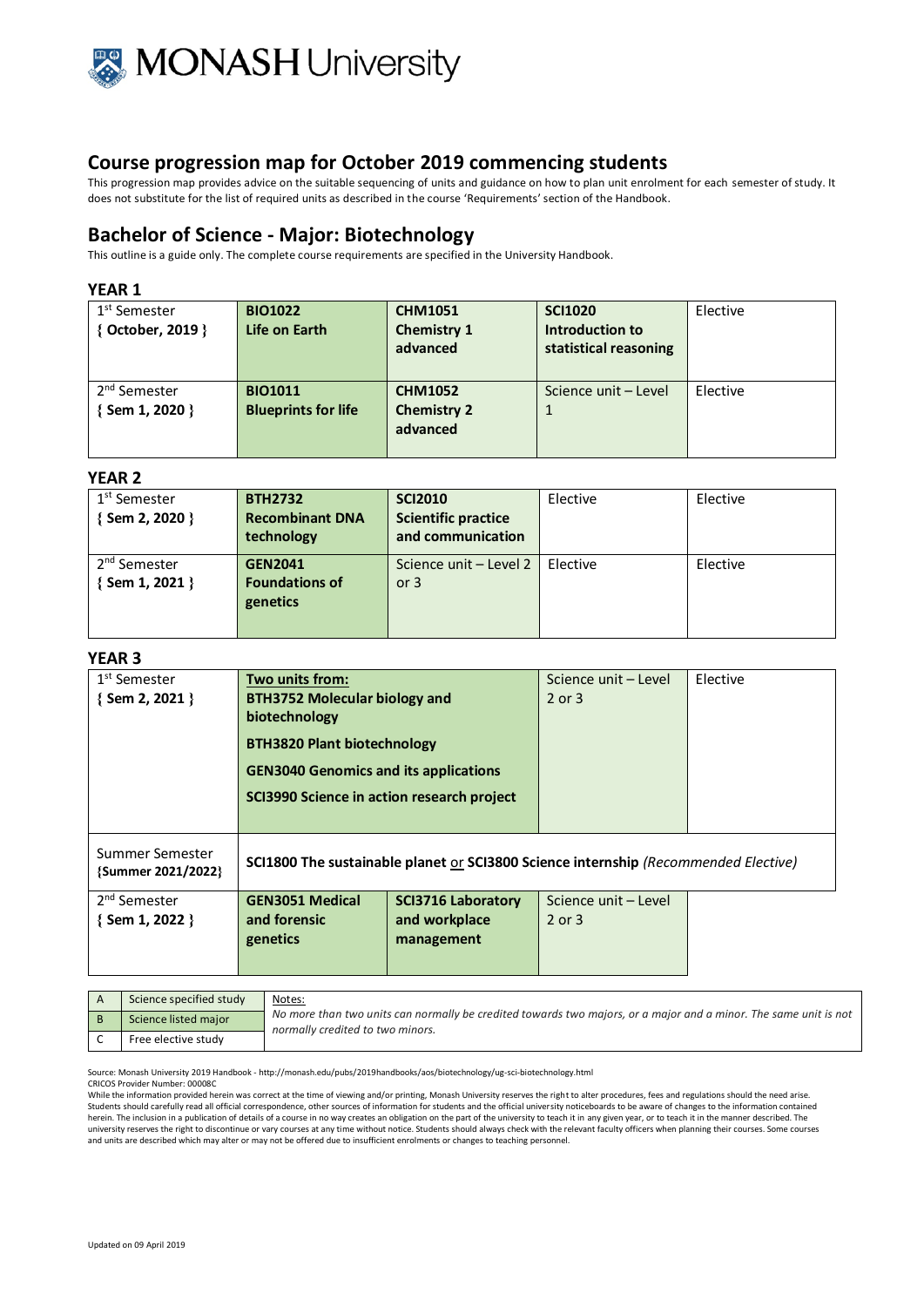

This progression map provides advice on the suitable sequencing of units and guidance on how to plan unit enrolment for each semester of study. It does not substitute for the list of required units as described in the course 'Requirements' section of the Handbook.

## **Bachelor of Science – Extended major: Biotechnology**

This outline is a guide only. The complete course requirements are specified in the University Handbook.

#### **YEAR 1**

| 1 <sup>st</sup> Semester<br>{ October, 2019 } | <b>BIO1022</b><br>Life on Earth              | <b>CHM1051</b><br><b>Chemistry 1</b><br>advanced | <b>SCI1020</b><br>Introduction to<br>statistical reasoning | Elective |
|-----------------------------------------------|----------------------------------------------|--------------------------------------------------|------------------------------------------------------------|----------|
| 2 <sup>nd</sup> Semester<br>{Sem 1, 2020 }    | <b>BIO1011</b><br><b>Blueprints for life</b> | <b>CHM1052</b><br><b>Chemistry 2</b><br>advanced | Science unit - Level                                       | Elective |

### **YEAR 2**

| 1 <sup>st</sup> Semester | <b>BTH2732</b>         | <b>SCI2010</b>             | Elective              | Elective |
|--------------------------|------------------------|----------------------------|-----------------------|----------|
| $\{$ Sem 2, 2020 $\}$    | <b>Recombinant DNA</b> | <b>Scientific practice</b> |                       |          |
|                          | technology             | and communication          |                       |          |
| 2 <sup>nd</sup> Semester | <b>BTH2741</b>         | <b>BTH2830</b>             | <b>GEN2041</b>        | Elective |
| $\{$ Sem 1, 2021 $\}$    | <b>Biochemistry</b>    | <b>Fundamentals of</b>     | <b>Foundations of</b> |          |
|                          |                        | microbiology               | genetics              |          |
|                          |                        |                            |                       |          |

## **YEAR 3**

| 1 <sup>st</sup> Semester<br>$\{$ Sem 2, 2021 $\}$ | <b>Four units from:</b><br><b>BTH3722 Medical microbiology</b>                             |                                    |          |  |
|---------------------------------------------------|--------------------------------------------------------------------------------------------|------------------------------------|----------|--|
|                                                   | <b>BTH3752 Molecular biology and biotechnology</b>                                         |                                    |          |  |
|                                                   |                                                                                            | <b>BTH3820 Plant biotechnology</b> |          |  |
|                                                   | <b>GEN3040 Genomics and its applications</b>                                               |                                    |          |  |
|                                                   | SCI3990 Science in action research project                                                 |                                    |          |  |
|                                                   |                                                                                            |                                    |          |  |
| Summer Semester<br>{Summer 2021/2022}             | <b>SCI1800 The sustainable planet or SCI3800 Science internship (Recommended Elective)</b> |                                    |          |  |
| 2 <sup>nd</sup> Semester                          | <b>GEN3051 Medical</b>                                                                     | <b>SCI3716 Laboratory</b>          | Elective |  |
| $\{$ Sem 1, 2022 $\}$                             | and forensic<br>genetics                                                                   | and workplace<br>management        |          |  |
|                                                   |                                                                                            |                                    |          |  |

| Science specified study | <u>Notes:</u>                                                                                                                                        |
|-------------------------|------------------------------------------------------------------------------------------------------------------------------------------------------|
| Science listed major    | No more than two units can normally be credited towards two majors, or a major and a minor. The same unit is not<br>normally credited to two minors. |
| Free elective study     |                                                                                                                                                      |

Source: Monash University 2019 Handbook - http://monash.edu/pubs/2019handbooks/aos/biotechnology/ug-sci-biotechnology.html

CRICOS Provider Number: 00008C

While the information provided herein was correct at the time of viewing and/or printing. Monash University reserves the right to alter procedures, fees and regulations should the need arise. Students should carefully read all official correspondence, other sources of information for students and the official university noticeboards to be aware of changes to the information contained<br>herein. The inclusion in a university reserves the right to discontinue or vary courses at any time without notice. Students should always check with the relevant faculty officers when planning their courses. Some courses and units are described which may alter or may not be offered due to insufficient enrolments or changes to teaching personnel.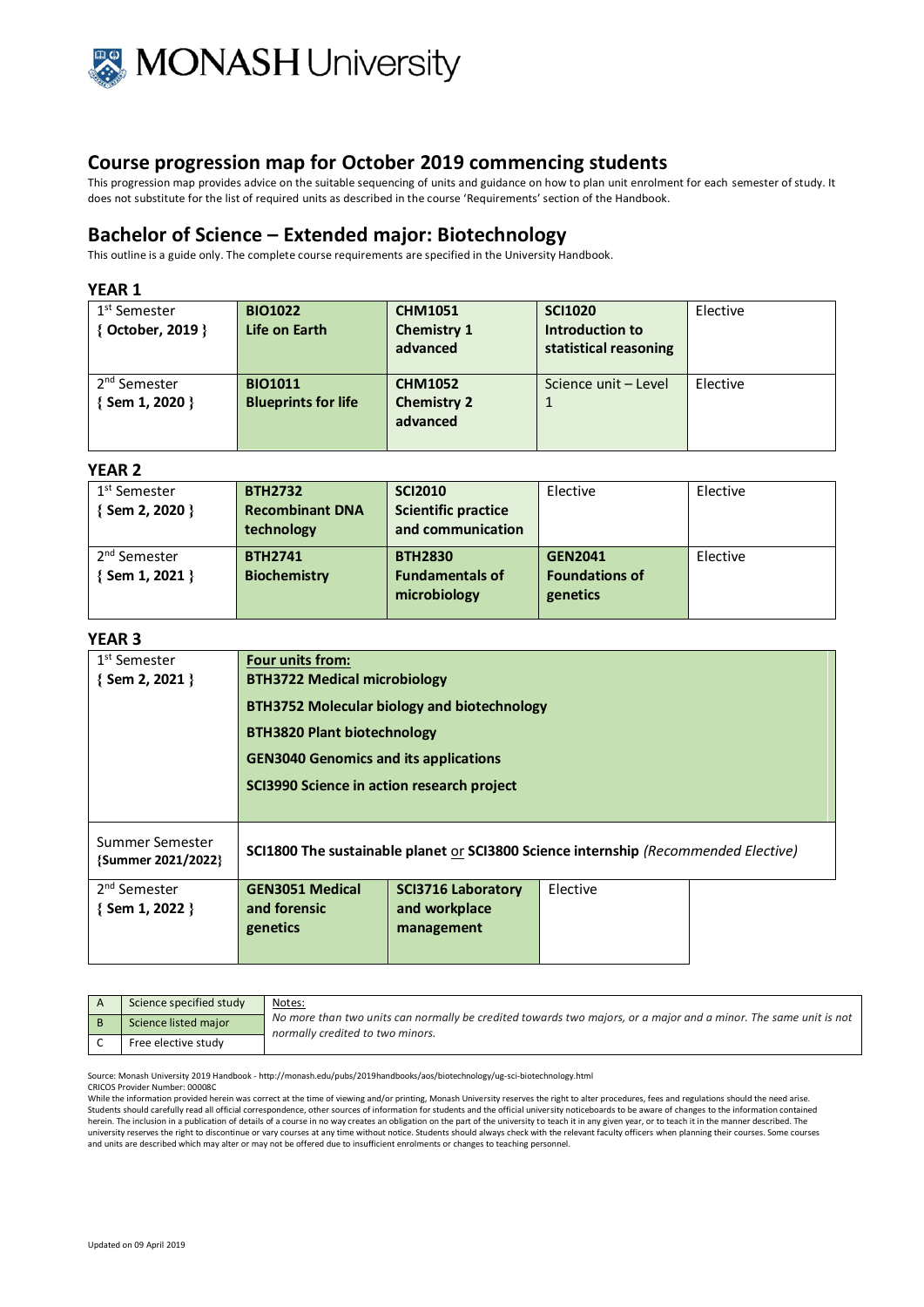

This progression map provides advice on the suitable sequencing of units and guidance on how to plan unit enrolment for each semester of study. It does not substitute for the list of required units as described in the course 'Requirements' section of the Handbook.

## **Bachelor of Science - Major: Genomics and bioinformatics**

This outline is a guide only. The complete course requirements are specified in the University Handbook.

### **YEAR 1**

| 1 <sup>st</sup> Semester<br>{ October, 2019 }     | <b>BIO1022</b><br>Life on Earth              | <b>CHM1051</b><br><b>Chemistry 1</b><br>advanced | <b>SCI1020</b><br>Introduction to<br>statistical reasoning | Elective |
|---------------------------------------------------|----------------------------------------------|--------------------------------------------------|------------------------------------------------------------|----------|
| 2 <sup>nd</sup> Semester<br>$\{$ Sem 1, 2020 $\}$ | <b>BIO1011</b><br><b>Blueprints for life</b> | <b>CHM1052</b><br><b>Chemistry 2</b><br>advanced | Science unit - Level                                       | Elective |

#### **YEAR 2**

| 1 <sup>st</sup> Semester<br>{Sem 2, 2020 } | <b>SCI2010</b><br><b>Scientific practice</b><br>and communication | Elective                           | Elective                         | Elective |
|--------------------------------------------|-------------------------------------------------------------------|------------------------------------|----------------------------------|----------|
| 2 <sup>nd</sup> Semester<br>{Sem 1, 2021 } | <b>GEN2041</b><br><b>Foundations of</b><br>genetics               | Science unit - Level<br>$2$ or $3$ | Science unit – Level 2<br>or $3$ | Elective |

### **YEAR 3**

| 1 <sup>st</sup> Semester<br>$\{$ Sem 2, 2021 $\}$ | <b>BIN3890</b><br><b>Bioinformatics and</b><br>big data | <b>GEN2052</b><br><b>Genomics and</b><br>population genetics | <b>GEN3040</b><br><b>Genomics and its</b><br>applications                           | Science unit - Level 2<br>or $3$ |
|---------------------------------------------------|---------------------------------------------------------|--------------------------------------------------------------|-------------------------------------------------------------------------------------|----------------------------------|
| Summer Semester<br>{Summer 2021/2022}             |                                                         |                                                              | SCI1800 The sustainable planet or SCI3800 Science internship (Recommended Elective) |                                  |
| 2 <sup>nd</sup> Semester                          | <b>BIN3800</b>                                          | <b>GEN3051</b>                                               | <b>SCI3990</b>                                                                      |                                  |
| {Sem 1, 2022 }                                    | <b>Bioinformatics</b>                                   | <b>Medical and</b>                                           | Science in action                                                                   |                                  |
|                                                   |                                                         | forensic genetics                                            | research project                                                                    |                                  |
|                                                   |                                                         |                                                              | (Recommended                                                                        |                                  |
|                                                   |                                                         |                                                              | Elective)                                                                           |                                  |

| Science specified study | Notes:<br>No more than two units can normally be credited towards two majors, or a major and a minor. The same unit is not<br>normally credited to two minors. |
|-------------------------|----------------------------------------------------------------------------------------------------------------------------------------------------------------|
| Science listed major    |                                                                                                                                                                |
| Free elective study     |                                                                                                                                                                |

Source: Monash University 2019 Handbook - http://monash.edu/pubs/2019handbooks/aos/genomics-and-bioinformatics/

CRICOS Provider Number: 00008C

While the information provided herein was correct at the time of viewing and/or printing, Monash University reserves the right to alter procedures, fees and regulations should the need arise. Students should carefully read all official correspondence, other sources of information for students and the official university noticeboards to be aware of changes to the information contained herein. The inclusion in a publication of details of a course in no way creates an obligation on the part of the university to teach it in any given year, or to teach it in the manner described. The university reserves the right to discontinue or vary courses at any time without notice. Students should always check with the relevant faculty officers when planning their courses. Some courses and units are described which may alter or may not be offered due to insufficient enrolments or changes to teaching personnel.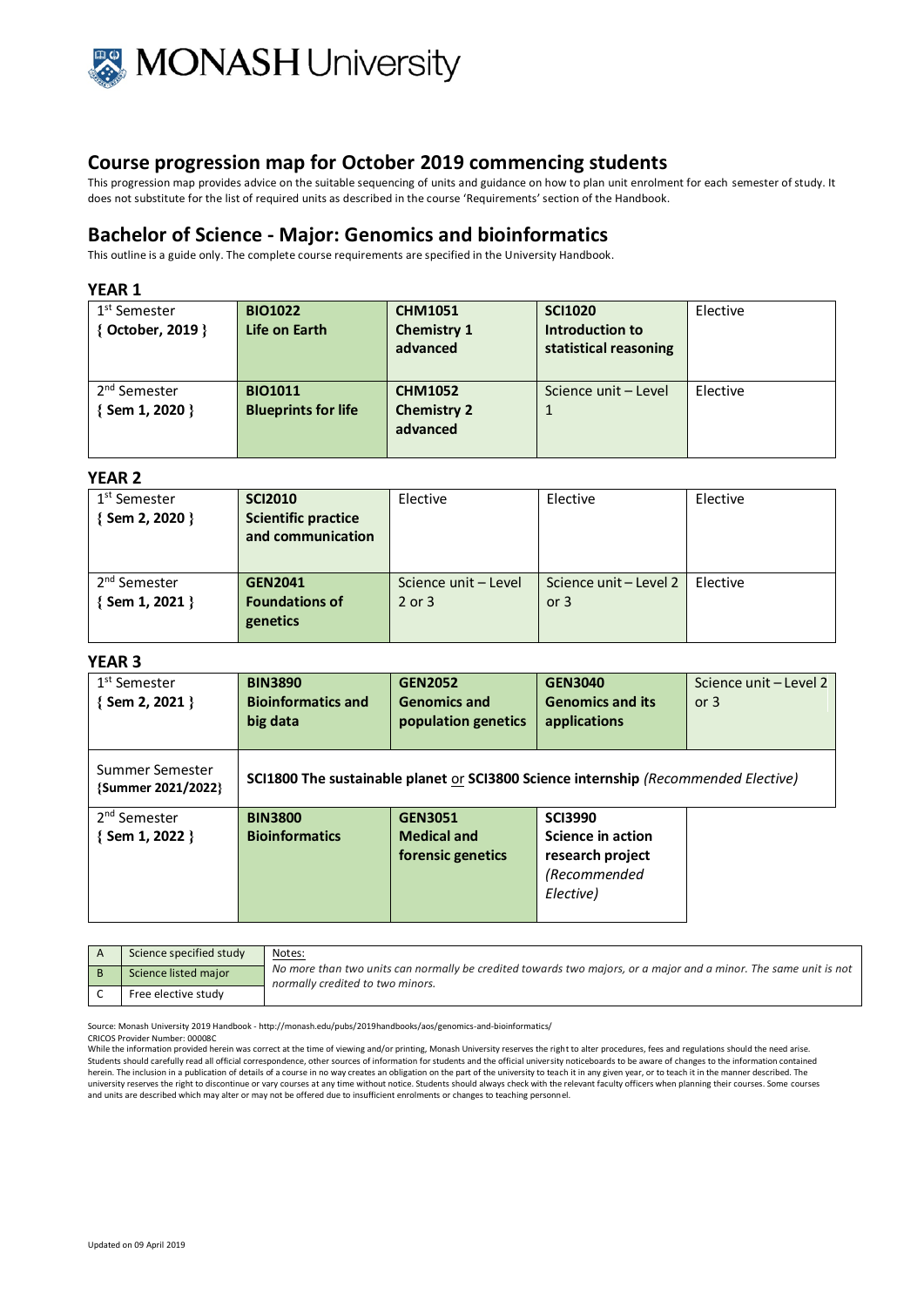

This progression map provides advice on the suitable sequencing of units and guidance on how to plan unit enrolment for each semester of study. It does not substitute for the list of required units as described in the course 'Requirements' section of the Handbook.

## **Bachelor of Science - Major: Medicinal chemistry**

This outline is a guide only. The complete course requirements are specified in the University Handbook.

#### **YEAR 1**

| 1 <sup>st</sup> Semester<br>{ October, 2019 } | <b>BIO1022</b><br>Life on Earth              | <b>CHM1051</b><br><b>Chemistry 1</b><br>advanced | <b>SCI1020</b><br>Introduction to<br>statistical reasoning | Elective |
|-----------------------------------------------|----------------------------------------------|--------------------------------------------------|------------------------------------------------------------|----------|
| 2 <sup>nd</sup> Semester<br>{Sem 1, 2020 }    | <b>BIO1011</b><br><b>Blueprints for life</b> | <b>CHM1052</b><br><b>Chemistry 2</b><br>advanced | Science unit - Level                                       | Elective |

#### **YEAR 2**

| 1 <sup>st</sup> Semester<br>{Sem 2, 2020 } | <b>CHM2922</b><br>Spectroscopy and<br>analytical chemistry | <b>SCI2010</b><br><b>Scientific practice</b><br>and communication | Elective            | Elective |
|--------------------------------------------|------------------------------------------------------------|-------------------------------------------------------------------|---------------------|----------|
| 2 <sup>nd</sup> Semester                   | <b>CHM2911</b>                                             | *PHY2810                                                          | <b>BTH2741</b>      | Elective |
| $\{$ Sem 1, 2021 $\}$                      | Inorganic and                                              | <b>Physiology of</b>                                              | <b>Biochemistry</b> |          |
|                                            | organic chemistry                                          | human body                                                        | (Recommended        |          |
|                                            |                                                            | systems                                                           | Elective)           |          |
|                                            |                                                            | Science unit -<br><b>or</b>                                       |                     |          |
|                                            |                                                            | Level 2 or 3                                                      |                     |          |
|                                            |                                                            | (*must complete either<br>PHY2810 or PHY2820)                     |                     |          |

### **YEAR 3**

| 1 <sup>st</sup> Semester<br>$\{$ Sem 2, 2021 $\}$ | <b>CHM3922</b><br><b>Advanced organic</b><br>chemistry                              | *PHY2820<br><b>Physiology of human</b><br><b>health</b><br>or Science unit -<br>Level 2 or 3<br>(*must complete either<br>PHY2810 or PHY2820) | Science unit - Level<br>3                                                            | Science unit - Level<br>$2$ or $3$ |
|---------------------------------------------------|-------------------------------------------------------------------------------------|-----------------------------------------------------------------------------------------------------------------------------------------------|--------------------------------------------------------------------------------------|------------------------------------|
| Summer Semester<br>{Summer 2021/2022}             | SCI1800 The sustainable planet or SCI3800 Science internship (Recommended Elective) |                                                                                                                                               |                                                                                      |                                    |
| 2 <sup>nd</sup> Semester<br>$\{$ Sem 1, 2022 $\}$ | <b>CHM3930</b><br><b>Medicinal chemistry</b>                                        | <b>PHA3801</b><br><b>Principles of</b><br>pharmacology                                                                                        | <b>SCI3990</b><br>Science in action<br>research project<br>(Recommended<br>Elective) |                                    |

| Science specified study                                                                                                              | Notes:                                                                                                                                               |  |
|--------------------------------------------------------------------------------------------------------------------------------------|------------------------------------------------------------------------------------------------------------------------------------------------------|--|
| Science listed major                                                                                                                 | No more than two units can normally be credited towards two majors, or a major and a minor. The same unit is not<br>normally credited to two minors. |  |
| Free elective study                                                                                                                  |                                                                                                                                                      |  |
| Courses Manash University 2010 Handbook http://manash.odu/nubs/2010handbooks/aes/medicinal.chemistry/ug.sci.medicinal.chemistry.html |                                                                                                                                                      |  |

Source: Monash University 2019 Handbook - http://monash.edu/pubs/2019handbooks/aos/medicinal-chemistry/ug-sci-medicinal-chemistry.html

CRICOS Provider Number: 00008C

While the information provided herein was correct at the time of viewing and/or printing, Monash University reserves the right to alter procedures, fees and regulations should the need arise. Students should carefully read all official correspondence, other sources of information for students and the official university noticeboards to be aware of changes to the information contained herein. The inclusion in a publication of details of a course in no way creates an obligation on the part of the university to teach it in any given year, or to teach it in the manner described. The university reserves the right to discontinue or vary courses at any time without notice. Students should always check with the relevant faculty officers when planning their courses. Some courses<br>and units are described whi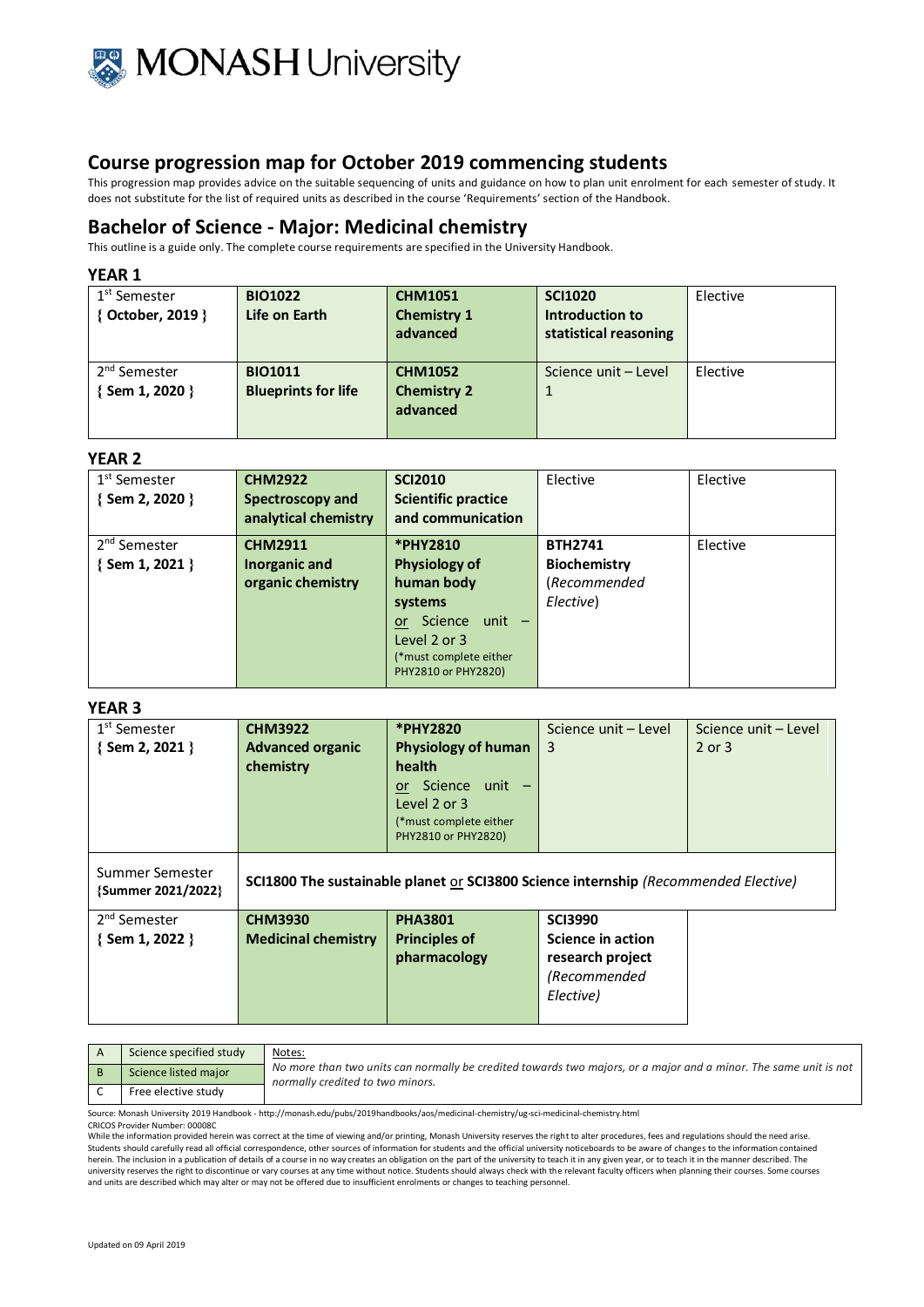

This progression map provides advice on the suitable sequencing of units and guidance on how to plan unit enrolment for each semester of study. It does not substitute for the list of required units as described in the course 'Requirements' section of the Handbook.

# **Bachelor of Science - Major: Psychology**

This outline is a guide only. The complete course requirements are specified in the University Handbook.

### **YEAR 1**

| 1 <sup>st</sup> Semester<br>October, 2019 } | <b>BIO1022</b><br>Life on Earth | <b>PSY1022</b><br><b>Psychology 1B</b> | <b>SCI1020</b><br>Introduction to<br>statistical reasoning | Elective |
|---------------------------------------------|---------------------------------|----------------------------------------|------------------------------------------------------------|----------|
| 2 <sup>nd</sup> Semester                    | <b>BIO1011</b>                  | <b>PSY1011</b>                         | Science unit - Level                                       | Elective |
| Sem 1, 2020 }                               | <b>Blueprints for life</b>      | <b>Psychology 1A</b>                   | 1                                                          |          |

### **YEAR 2**

| 1 <sup>st</sup> Semester<br>{Sem 2, 2020 } | <b>PSY2042</b><br><b>Personality and</b><br>social psychology | <b>SCI2010</b><br><b>Scientific practice</b><br>and communication | Elective                           | Elective |
|--------------------------------------------|---------------------------------------------------------------|-------------------------------------------------------------------|------------------------------------|----------|
| 2 <sup>nd</sup> Semester<br>{Sem 1, 2021 } | <b>PSY2061</b><br><b>Biological</b><br>psychology             | <b>PSY2071</b><br><b>Development</b><br>psychology                | Science unit - Level<br>$2$ or $3$ | Elective |

## **YEAR 3**

| 1 <sup>st</sup> Semester<br>{Sem 2, 2021 }        | <b>PSY3032</b><br><b>Abnormal</b><br>psychology                                     | Science unit - Level<br>3                                                           | Science unit - Level<br>$2$ or $3$ | Elective |
|---------------------------------------------------|-------------------------------------------------------------------------------------|-------------------------------------------------------------------------------------|------------------------------------|----------|
| Summer Semester<br>{Summer 2021/2022}             |                                                                                     | SCI1800 The sustainable planet or SCI3800 Science internship (Recommended Elective) |                                    |          |
| 2 <sup>nd</sup> Semester<br>$\{$ Sem 1, 2022 $\}$ | <b>PSY3041</b><br><b>Psychological testing</b><br>theories of ability<br>and ethics | <b>PSY3051</b><br><b>Perception and</b><br>cognition                                | Elective                           |          |

| Science specified study | Notes:                                                                                                                                               |
|-------------------------|------------------------------------------------------------------------------------------------------------------------------------------------------|
| Science listed major    | No more than two units can normally be credited towards two majors, or a major and a minor. The same unit is not<br>normally credited to two minors. |
| Free elective study     |                                                                                                                                                      |

Source: Monash University 2019 Handbook - http://monash.edu/pubs/2019handbooks/aos/psychology/ug-sci-psychology.html

CRICOS Provider Number: 00008C

While the information provided herein was correct at the time of viewing and/or printing, Monash University reserves the right to alter procedures, fees and regulations should the need arise. Students should carefully read all official correspondence, other sources of information for students and the official university noticeboards to be aware of changes to the information contained<br>herein. The inclusion in a university reserves the right to discontinue or vary courses at any time without notice. Students should always check with the relevant faculty officers when planning their courses. Some courses at any time without notice. and units are described which may alter or may not be offered due to insufficient enrolments or changes to teaching personnel.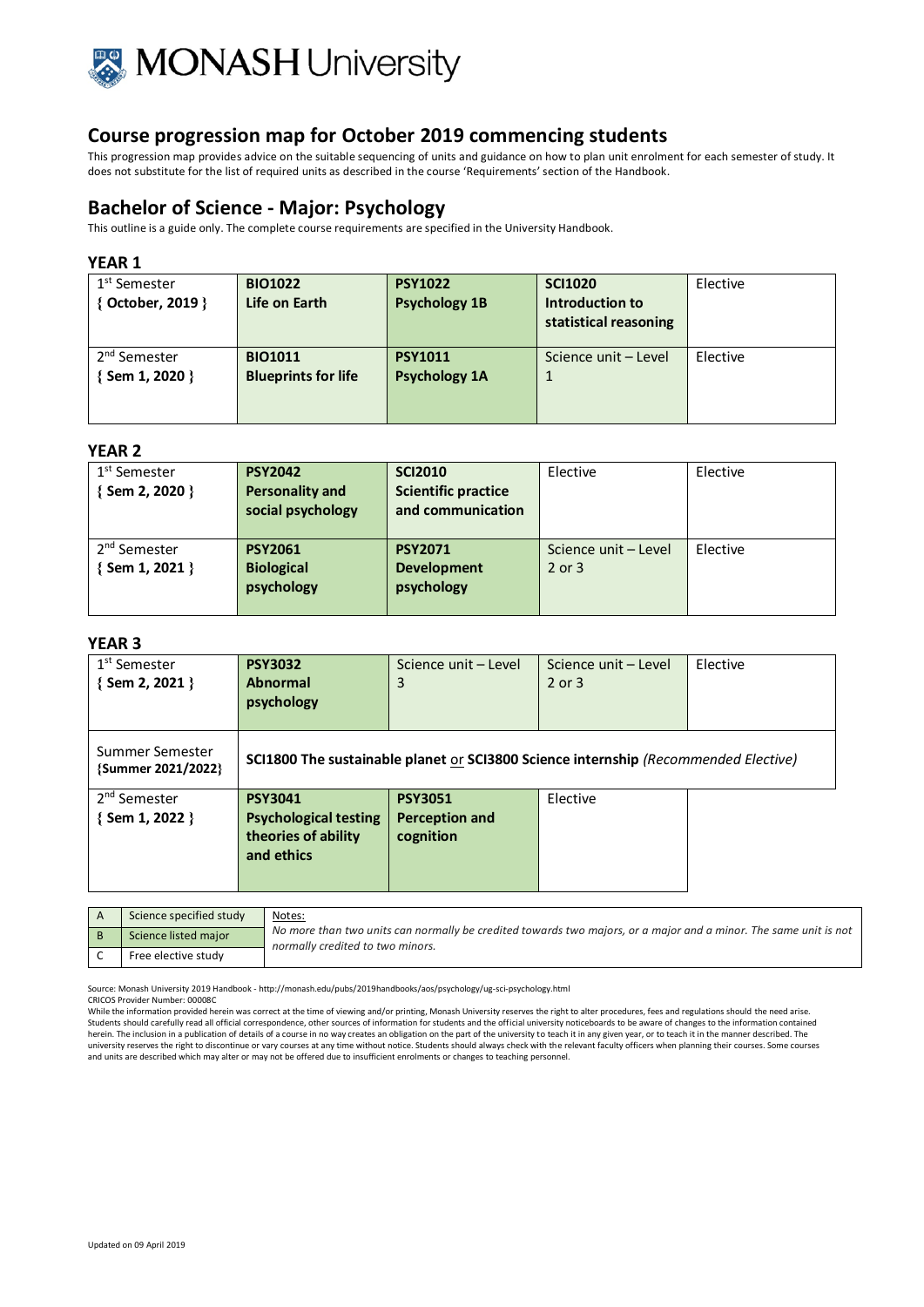

This progression map provides advice on the suitable sequencing of units and guidance on how to plan unit enrolment for each semester of study. It does not substitute for the list of required units as described in the course 'Requirements' section of the Handbook.

## **Bachelor of Science – Extended major - APAC accredited: Psychology**

This outline is a guide only. The complete course requirements are specified in the University Handbook.

### **YEAR 1**

| 1 <sup>st</sup> Semester | <b>BIO1022</b>             | <b>PSY1022</b>       | <b>SCI1020</b>        | Elective |
|--------------------------|----------------------------|----------------------|-----------------------|----------|
| { October, 2019 }        | Life on Earth              | <b>Psychology 1B</b> | Introduction to       |          |
|                          |                            |                      | statistical reasoning |          |
|                          |                            |                      |                       |          |
| 2 <sup>nd</sup> Semester | <b>BIO1011</b>             | <b>PSY1011</b>       | Science unit - Level  | Elective |
| {Sem 1, 2020 }           | <b>Blueprints for life</b> | <b>Psychology 1A</b> |                       |          |
|                          |                            |                      |                       |          |
|                          |                            |                      |                       |          |

### **YEAR 2**

| 1 <sup>st</sup> Semester<br>Sem 2, 2020 } | <b>PSY2042</b><br><b>Personality and</b><br>social psychology | <b>PSY2112</b><br>Organisational<br>psychology     | <b>SCI2010 Scientific</b><br>practice and<br>communication | Elective |
|-------------------------------------------|---------------------------------------------------------------|----------------------------------------------------|------------------------------------------------------------|----------|
| 2 <sup>nd</sup> Semester<br>Sem 1, 2021 } | <b>PSY2061</b><br><b>Biological</b><br>psychology             | <b>PSY2071</b><br><b>Development</b><br>psychology | Elective                                                   | Elective |

### **YEAR 3**

| 1 <sup>st</sup> Semester<br>$\{$ Sem 2, 2021 $\}$ | <b>PSY3032</b><br><b>Abnormal</b><br>psychology                                            | <b>PSY3062</b><br><b>Research methods</b><br>and theory | Science unit - Level<br>$2$ or $3$ | Elective |
|---------------------------------------------------|--------------------------------------------------------------------------------------------|---------------------------------------------------------|------------------------------------|----------|
| Summer Semester<br>{Summer 2021/2022}             | <b>SCI1800 The sustainable planet or SCI3800 Science internship (Recommended Elective)</b> |                                                         |                                    |          |
| 2 <sup>nd</sup> Semester<br>$\{$ Sem 1, 2022 $\}$ | <b>PSY3041</b><br><b>Psychological testing</b><br>theories of ability<br>and ethics        | <b>PSY3051</b><br><b>Perception and</b><br>cognition    | Elective                           |          |

| Science specified study | Notes:                                                                                                                                               |
|-------------------------|------------------------------------------------------------------------------------------------------------------------------------------------------|
| Science listed major    | No more than two units can normally be credited towards two majors, or a major and a minor. The same unit is not<br>normally credited to two minors. |
| Free elective study     |                                                                                                                                                      |

Source: Monash University 2019 Handbook - http://monash.edu/pubs/2019handbooks/aos/psychology/ug-sci-psychology.html

CRICOS Provider Number: 00008C

While the information provided herein was correct at the time of viewing and/or printing, Monash University reserves the right to alter procedures, fees and regulations should the need arise. Students should carefully read all official correspondence, other sources of information for students and the official university noticeboards to be aware of changes to the information contained herein. The inclusion in a publication of details of a course in no way creates an obligation on the part of the university to teach it in any given year, or to teach it in the manner described. The university reserves the right to discontinue or vary courses at any time without notice. Students should always check with the relevant faculty officers when planning their courses. Some courses and units are described which may alter or may not be offered due to insufficient enrolments or changes to teaching personnel.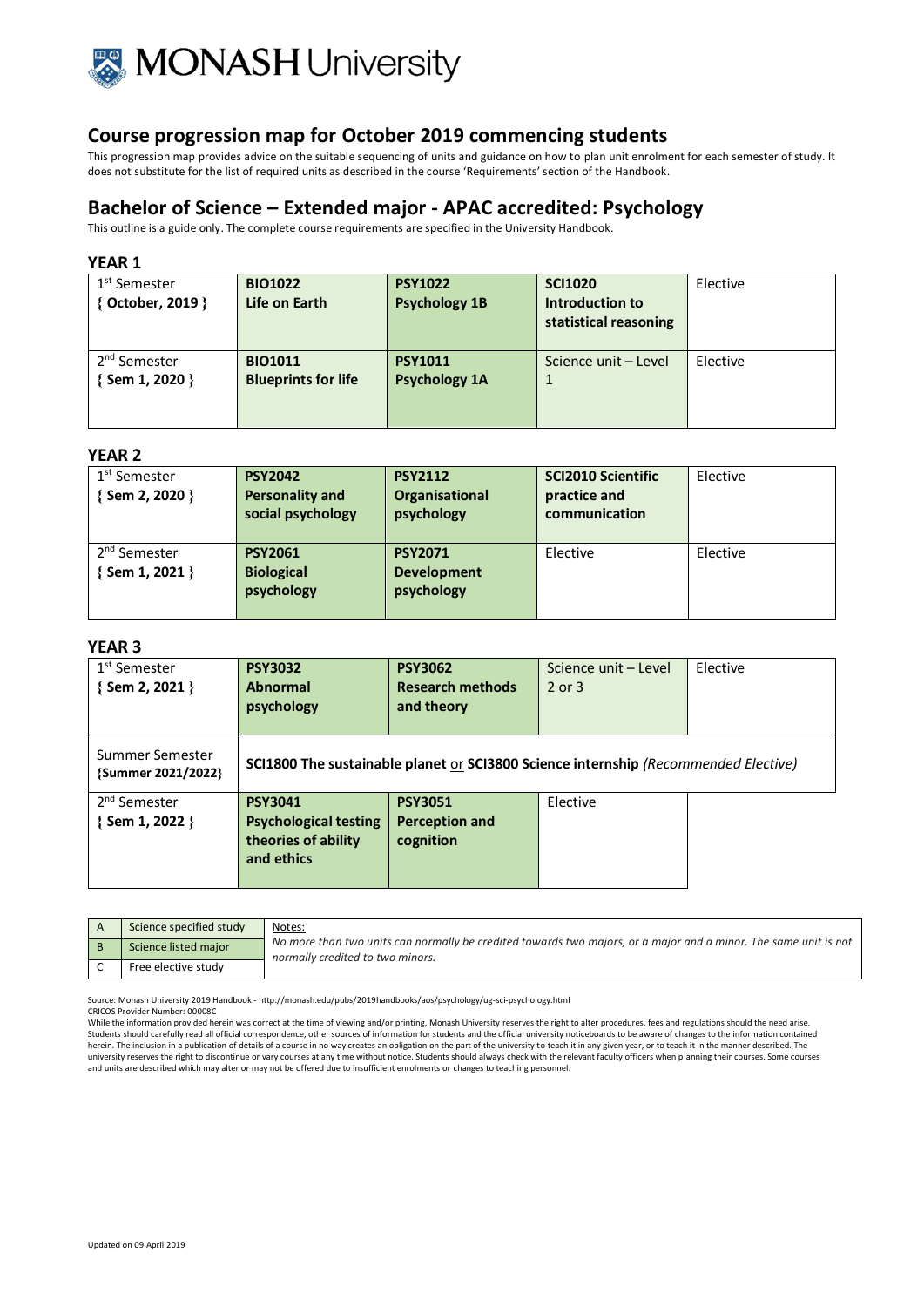

This progression map provides advice on the suitable sequencing of units and guidance on how to plan unit enrolment for each semester of study. It does not substitute for the list of required units as described in the course 'Requirements' section of the Handbook.

# **Bachelor of Science - Major: Tropical environmental biology**

This outline is a guide only. The complete course requirements are specified in the University Handbook.

### **YEAR 1**

| 1 <sup>st</sup> Semester<br>October, 2019 } | <b>BIO1022</b><br>Life on Earth              | <b>CHM1051</b><br><b>Chemistry 1</b><br>advanced | <b>SCI1020</b><br>Introduction to<br>statistical reasoning | Elective |
|---------------------------------------------|----------------------------------------------|--------------------------------------------------|------------------------------------------------------------|----------|
| 2 <sup>nd</sup> Semester<br>Sem 1, 2020 }   | <b>BIO1011</b><br><b>Blueprints for life</b> | <b>CHM1052</b><br><b>Chemistry 2</b><br>advanced | Science unit – Level                                       | Elective |

### **YEAR 2**

| 1 <sup>st</sup> Semester<br>Sem 2, 2020 } | <b>ENV1800</b><br>Environmental<br>science: A Southeast<br>Asian perspective | <b>STA2216</b><br>Data analysis for<br>science | <b>SCI2010</b><br><b>Scientific practice</b><br>and communication | Elective |
|-------------------------------------------|------------------------------------------------------------------------------|------------------------------------------------|-------------------------------------------------------------------|----------|
| 2 <sup>nd</sup> Semester<br>Sem 1, 2021 } | <b>BIO2810</b><br><b>Tropical ecology</b>                                    | Science unit - Level<br>$2$ or $3$             | Elective                                                          | Elective |

### **YEAR 3**

| 1 <sup>st</sup> Semester<br>$\{$ Sem 2, 2021 $\}$ | <b>ENV2726</b><br><b>Ecosystems and</b><br><b>bioresources</b> | <b>BIO3820</b><br><b>Tropical terrestrial</b><br>biology                            | Science unit - Level<br>3 | Science unit - Level 2<br>or $3$ |
|---------------------------------------------------|----------------------------------------------------------------|-------------------------------------------------------------------------------------|---------------------------|----------------------------------|
| Summer Semester<br>{Summer 2021/2022}             |                                                                | SCI1800 The sustainable planet or SCI3800 Science internship (Recommended Elective) |                           |                                  |
| 2 <sup>nd</sup> Semester                          | <b>BIO3800</b>                                                 | <b>BIO3810</b>                                                                      | <b>SCI3990</b>            |                                  |
| $\{$ Sem 1, 2022 $\}$                             | <b>Tropical</b>                                                | <b>Tropical aquatic</b>                                                             | Science in action         |                                  |
|                                                   | environmental                                                  | biology                                                                             | research project          |                                  |
|                                                   | management                                                     |                                                                                     | (Recommended              |                                  |
|                                                   |                                                                |                                                                                     | Elective)                 |                                  |

| Science specified study | Notes:                                                                                                                                               |
|-------------------------|------------------------------------------------------------------------------------------------------------------------------------------------------|
| Science listed major    | No more than two units can normally be credited towards two majors, or a major and a minor. The same unit is not<br>normally credited to two minors. |
| Free elective study     |                                                                                                                                                      |

Source: Monash University 2019 Handbook - http://monash.edu/pubs/2019handbooks/aos/tropical-environmental-biology/ug-sci-tropical-environmental-biology.html CRICOS Provider Number: 00008C

While the information provided herein was correct at the time of viewing and/or printing, Monash University reserves the right to alter procedures, fees and regulations should the need arise. Students should carefully read all official correspondence, other sources of information for students and the official university noticeboards to be aware of changes to the information contained<br>herein. The inclusion in a university reserves the right to discontinue or vary courses at any time without notice. Students should always check with the relevant faculty officers when planning their courses. Some courses and units are described which may alter or may not be offered due to insufficient enrolments or changes to teaching personnel.